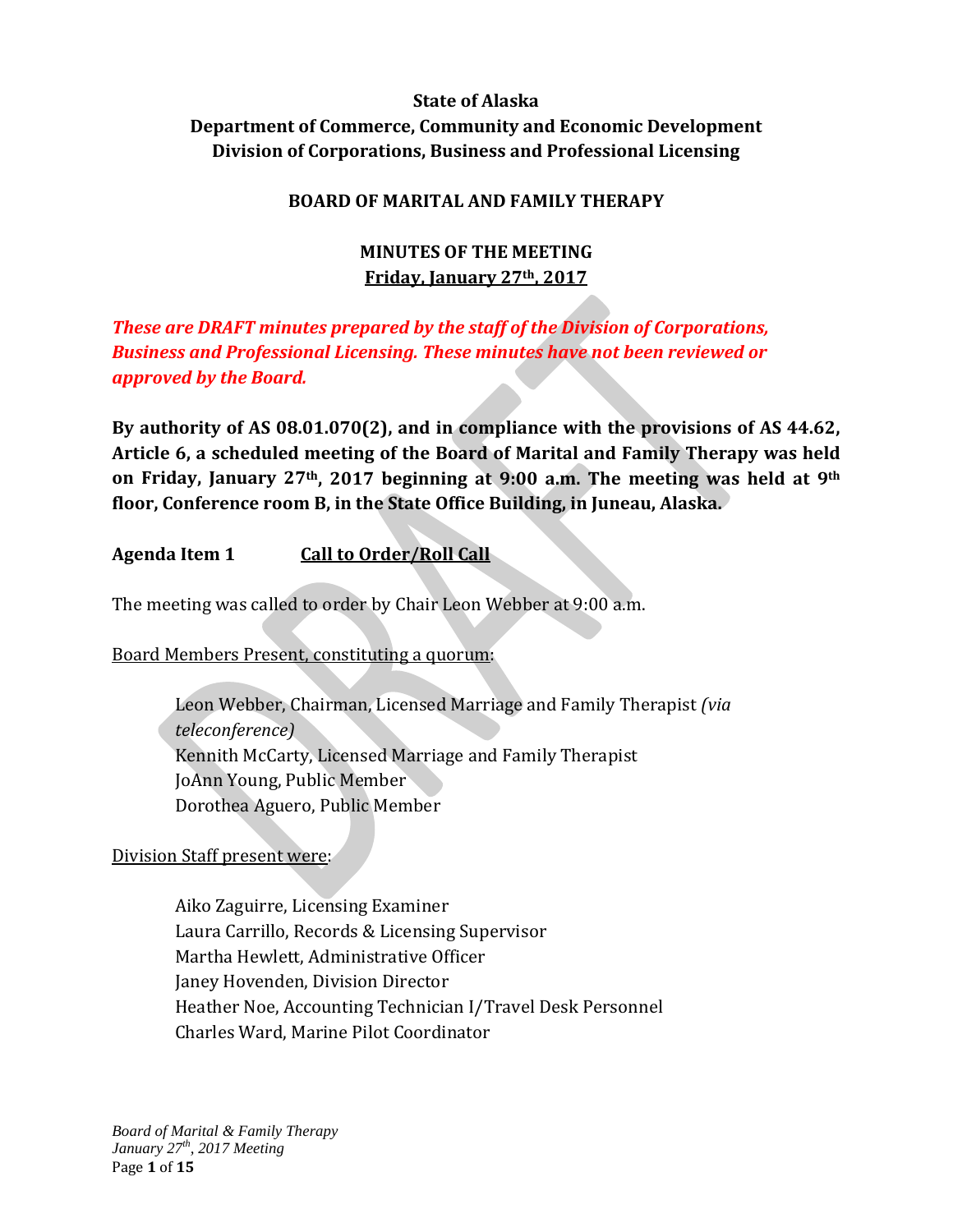### Present from the Public:

Ashley Winslow, Licensed Marital and Family Therapy *(via teleconference)*

Ms. Zaguirre informed the Board that Board member Linda King will not be able to attend the meeting due to a family emergency.

# **Agenda Item 2 Review Agenda Time: 9:02 a.m.**

The Board reviewed their meeting agenda. Ms. Zaguirre asked the Board if they would like to discuss AS 08.63.110(f), which is in regards to the number of times an associate may take the national exam, as during their January 2015 meeting, they had to revoke a license of a Marital and Family Therapy Associate, due to the licensee failing the required examination more than twice. Ms. Zaguirre stated that the Board should consider reviewing or even changing the regulation to clarify specifically how many times an associate can take the exam. The Board agreed to add reviewing AS 08.63.100(f) under old business.

Chair, Mr. Webber also wanted to recognize the service of the outgoing Board members, Kennith McCarty and Linda King before the end of the meeting.

# **On a motion duly made by JoAnn Young, seconded by Dorothea Aguero, and approved unanimously, it was**

**RESOLVED to accept the agenda as amended.**

**Agenda Item 3 Review Minutes Time: 9:09 a.m.**

After reviewing the agenda, the Board proceeded to review the November 18th, 2016 meeting minutes.

Ms. Young commented on the task for Mr. Webber on page 11 of the minutes being incomplete. Ms. Young recalled that Mr. Webber was given a 3-day timeframe to complete the task of drafting and signing the letter to be presented to the legislators. Mr. McCarty explained that he drafted the letter during the previous meeting, and was supposed to send it to the examiner immediately after, but had sent the incorrect document initially. When the correct letter was sent to the examiner, Mr. McCarty asked for it to be printed on State letterhead, for Mr. Webber's signature. Mr. McCarty stated that the letter was signed electronically by Mr. Webber and was received only about a week ago before the meeting. The letter was presented to the legislators that he and Ms. Young met with.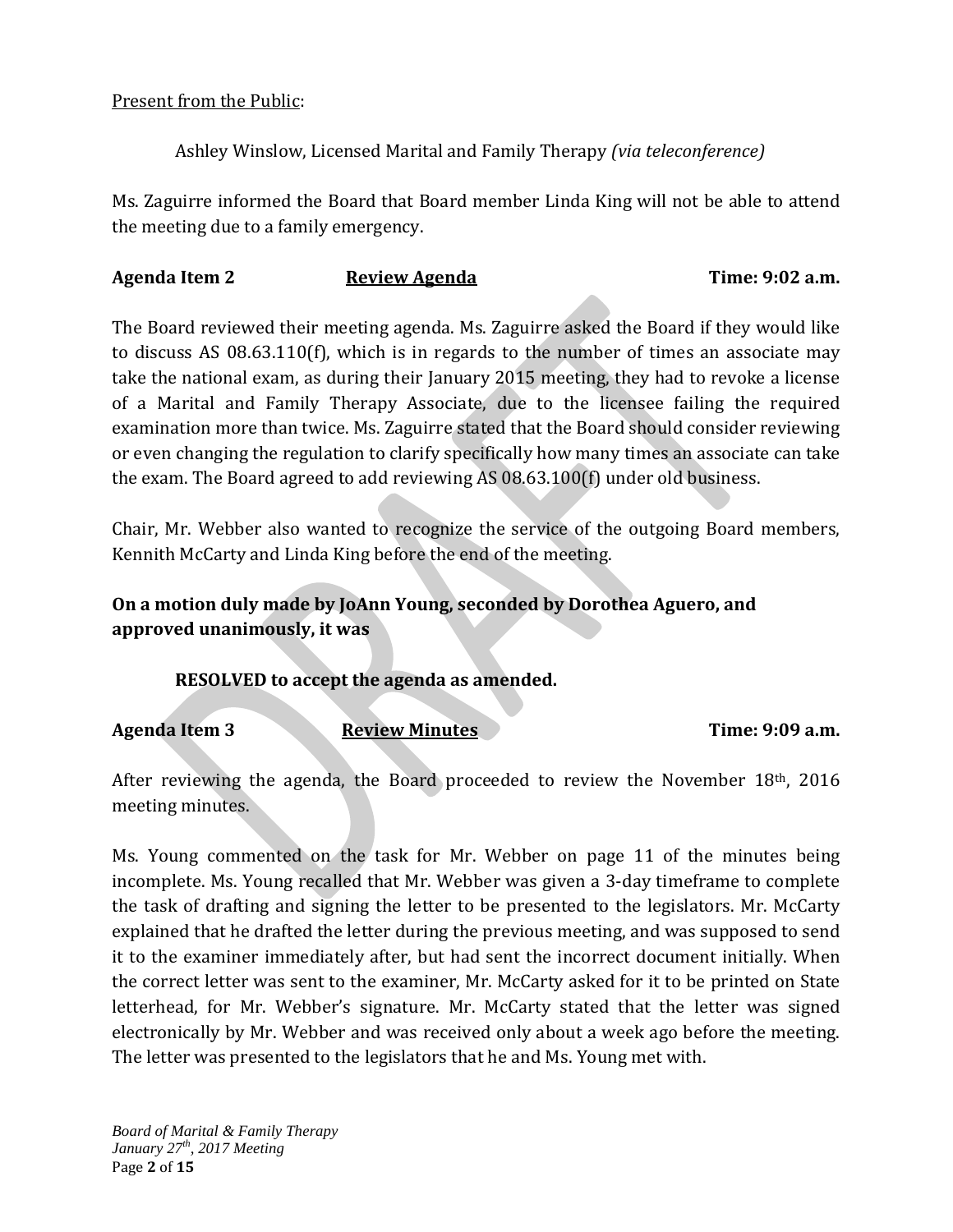Mr. McCarty also pointed out that the last two sentences from the first paragraph on page 7th of the minutes were confusing. First, Mr. McCarty stated that the second to the last paragraph was not clear. Mr. McCarty affirmed that the Board wanted to present the statutory and regulatory changes to the legislators that the Board wanted to pursue, but it sounded otherwise, as it states, "…to refrain from these changes not being taken into action." Ms. Aguero suggested removing that phrase as it is a double-negative, and instead, changing it to a clearer and more positive phrase. That sentence will now be written as:

"Mr. McCarty explained that with the legislative session coming soon, the Board needs to reiterate again the changes that they would like to pursue in order to implement these changes."

Also, in the following sentence, Mr. McCarty pointed out that he was the one assigned to draft the language for the statutory changes, not Ms. Aguero. Mr. McCarty recalled that he was asked to help in drafting the statutory changes for the Board, as he was tasked to draft the letters to be presented to the legislators. Ms. Aguero recalled that she was asked by Chair, Mr. Webber to help with the language as well. Ms. Aguero suggested to replace "statutes" with "regulations" instead. The last sentence under the paragraph on page  $7<sup>th</sup>$  of the minutes should now read:

"Mr. Webber asked Ms. Aguero to provide suggestions in drafting the language for the regulations for teletherapy that the Board seeks for approval, to which Ms. Aguero has agreed to."

**On a motion duly made by Dorothea Aguero, seconded by Kennith McCarty, and approved unanimously, it was**

**RESOLVED to accept the minutes with the amendments as stated.**

| <b>Agenda Item 4</b>                                                                                    | <b>Ethics Report</b>  | Time: 9:24 a.m. |  |  |  |  |
|---------------------------------------------------------------------------------------------------------|-----------------------|-----------------|--|--|--|--|
| There were no ethics to report.                                                                         |                       |                 |  |  |  |  |
| <b>Agenda Item 5</b>                                                                                    | <b>Board Business</b> | Time: 9:25 a.m. |  |  |  |  |
| With no ethics violations to report, the Board moved to the next item on the agenda, Board<br>Business. |                       |                 |  |  |  |  |

Application Review

*Board of Marital & Family Therapy January 27th, 2017 Meeting* Page **3** of **15**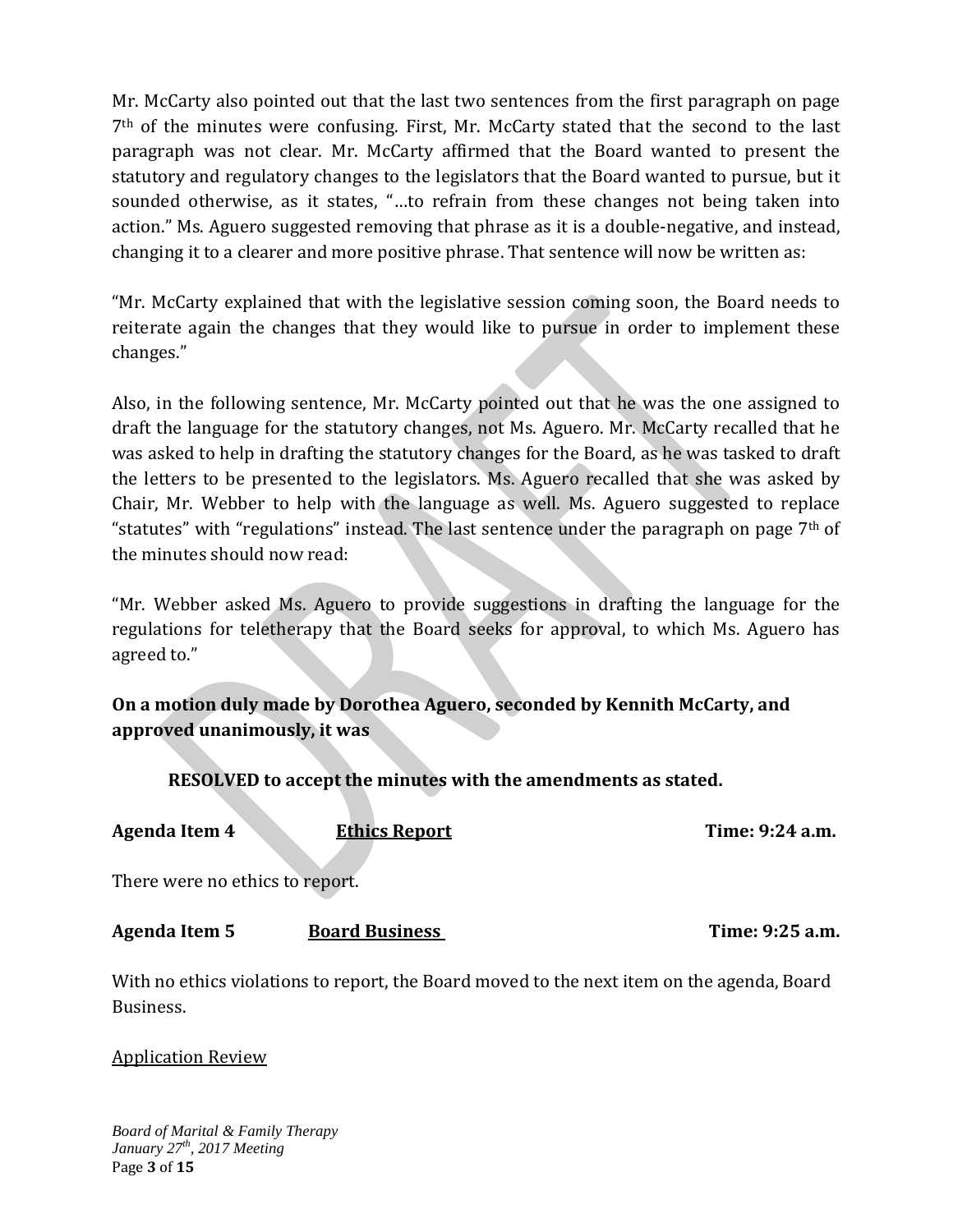The Board reviewed the application submitted by Edward McCarthy, who was applying for a Marital and Family Therapy Associate License. Upon review, Mr. McCarty found on the application that Edward McCarthy worked in Washington as an intern, and wanted to know his licensure standing in the State, as well as what the limitations of his license are. Ms. Aguero pointed out that the applicant answered "no" to all the professional fitness questions in his application, but Mr. McCarty insisted that the Board would like a verification from the State of Washington on what type of license he has or had, its limitations, and if it was in good standing. After doing a quick search on the Washington Licensing Division's website, Ms. Zaguirre found that Mr. McCarthy indeed had an MFT associate license in the State that expired on September of 2016, and was in good standing. Mr. McCarty asked Ms. Zaguirre to add the license information to Mr. McCarthy's application. Ms. Young then asked if the applicant had a license in Alaska as he indicated that he worked in Craig on his application. The Board also wanted a verification of his employment, specifically on what services he is providing in Community Connections in Craig, Alaska, as technically he is practicing in in the State without a license.

# **On a motion duly made by Kennith McCarty, seconded by JoAnn Young and approved unanimously, it was:**

**RESOLVED to table the Marital and Family Therapy Associate license application submitted by Edward McCarthy to the next meeting, due to unclear information of activities of practice prior to Alaska and his nonlicensure in Alaska from December 1st, 2015 until present. Clarity of information is requested for effective review.**

# Continuing Education Requirement Exemption Request

The Board received a written exemption request for the continuing education requirement for license renewal from Liz Lorraine. Ms. Lorraine is requesting to be exempted from completing the required face-to-face CE requirement.

**Agenda Item 6 Investigative Report Time: 9:46 a.m.**

*Sonia Lipker, Investigator entered the room at 9:46 a.m. Sonia Lipker, Investigator left the room at 9:50 a.m.*

Sonia Lipker, the Board's assigned Investigator provided the Board with her investigative report. Ms. Lipker reported that there were no open matters. Ms. Lipker added that from November 15th, 2016 up to present, there were no matters opened, and only one matter was closed. Ms. Lipker explained that on the matter closed, no further actions were taken. With the information provided, the Board was delighted to hear the current stance of the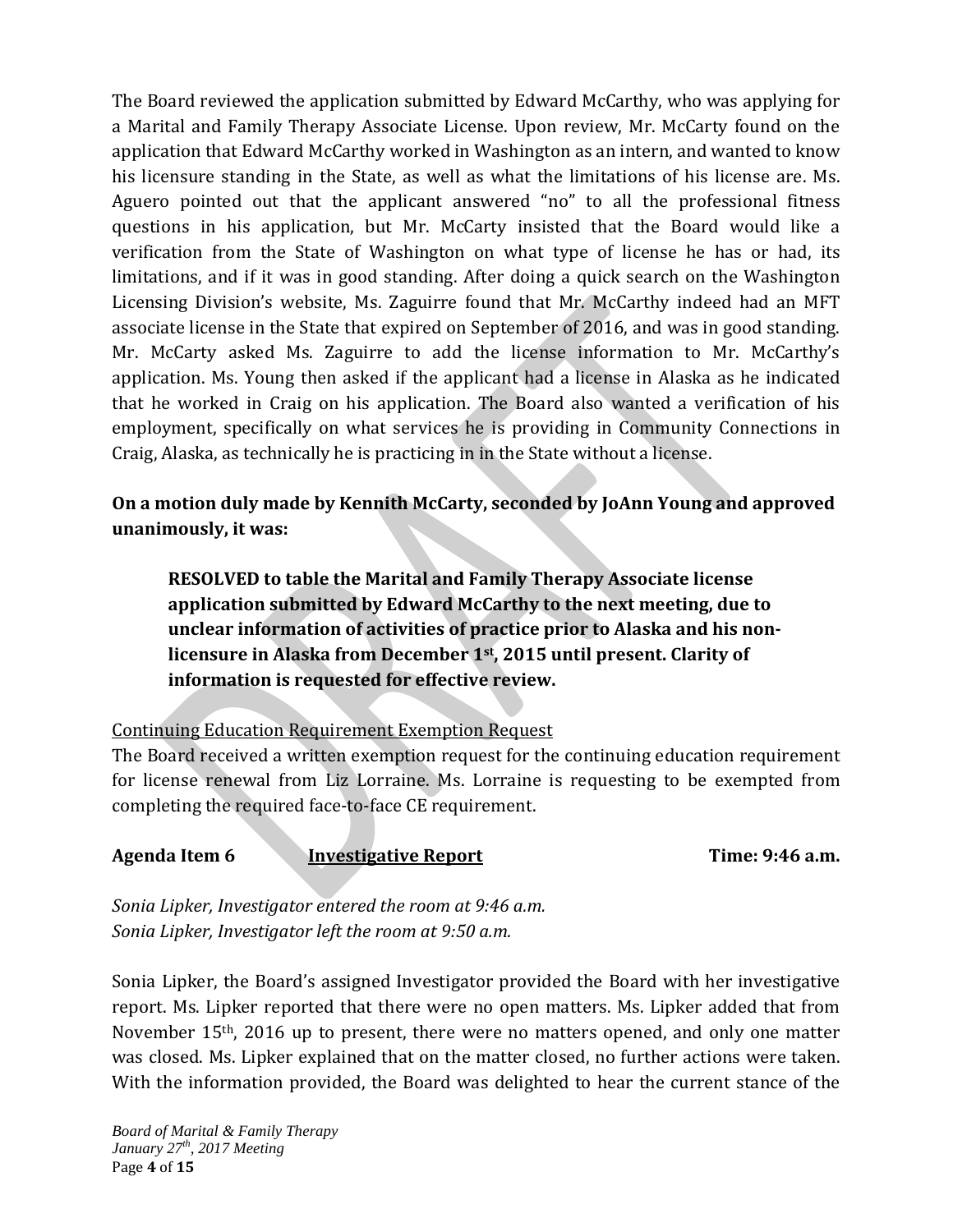Board in terms of legal matters. Chair, Mr. Webber commended the teamwork between the Board and the investigative unit, noting that this helps in decreasing the Board's expenses with cutting down investigative costs.

Mr. McCarty asked Ms. Lipker who is reporting from the Investigations Unit to the Legislative Audit for their sunset audit. Ms. Lipker stated that the audit goes through the Chief Investigator, Angela Birt. Ms. Lipker informed Mr. McCarty that the Board is not responsible for handling the investigations processes, as this is something that the Investigations Unit communicates with the Auditors directly.

### **Agenda Item 5 Board Business Time: 9:52 a.m.**

After the investigative report, the Board went back to discussing the CE exemption request submitted by Liz Lorraine.

# Continuing Education Requirement Exemption Request

Ms. Young asked Ms. Zaguirre if this was sent to the Board via an e-mail ballot, to which she agreed to, but explained that it was tabled by Mr. McCarty, which was why it was added to the agenda for the scheduled meeting. Ms. Zaguirre explained that when one member tables any applications for review, it will automatically be reviewed on the Board's next scheduled meeting.

The Board proceeded to review and discuss how they would like to address the exemption request. During the discussion, Mr. McCarty clarified that "face-to-face" interaction can be done online, so as long as it is in "real-time." The Board wanted to determine how many hours of continuing education she has completed pertaining to her renewal. Ms. Zaguirre noted that the licensee has not submitted a renewal application yet, and thus has not submitted any CE hours.

# **On a motion duly made by Dorother Aguero, seconded by JoAnn Young and approved unanimously, it was:**

**RESOLVED to approve a one-time exemption to Liz Lorraine to meet her faceto-face CEU requirements provided that the she completes all of the CEUs hours for the 2015-2016 renewal period, both live and non-live by May 1st, 2017. Ms. Lorraine must submit the license renewal application by February 20th, 2017, and will be under temporary privileges until she submits all the required CEUs on or before May 1st, 2017.**

Chair, Leon Webber, called for a short break.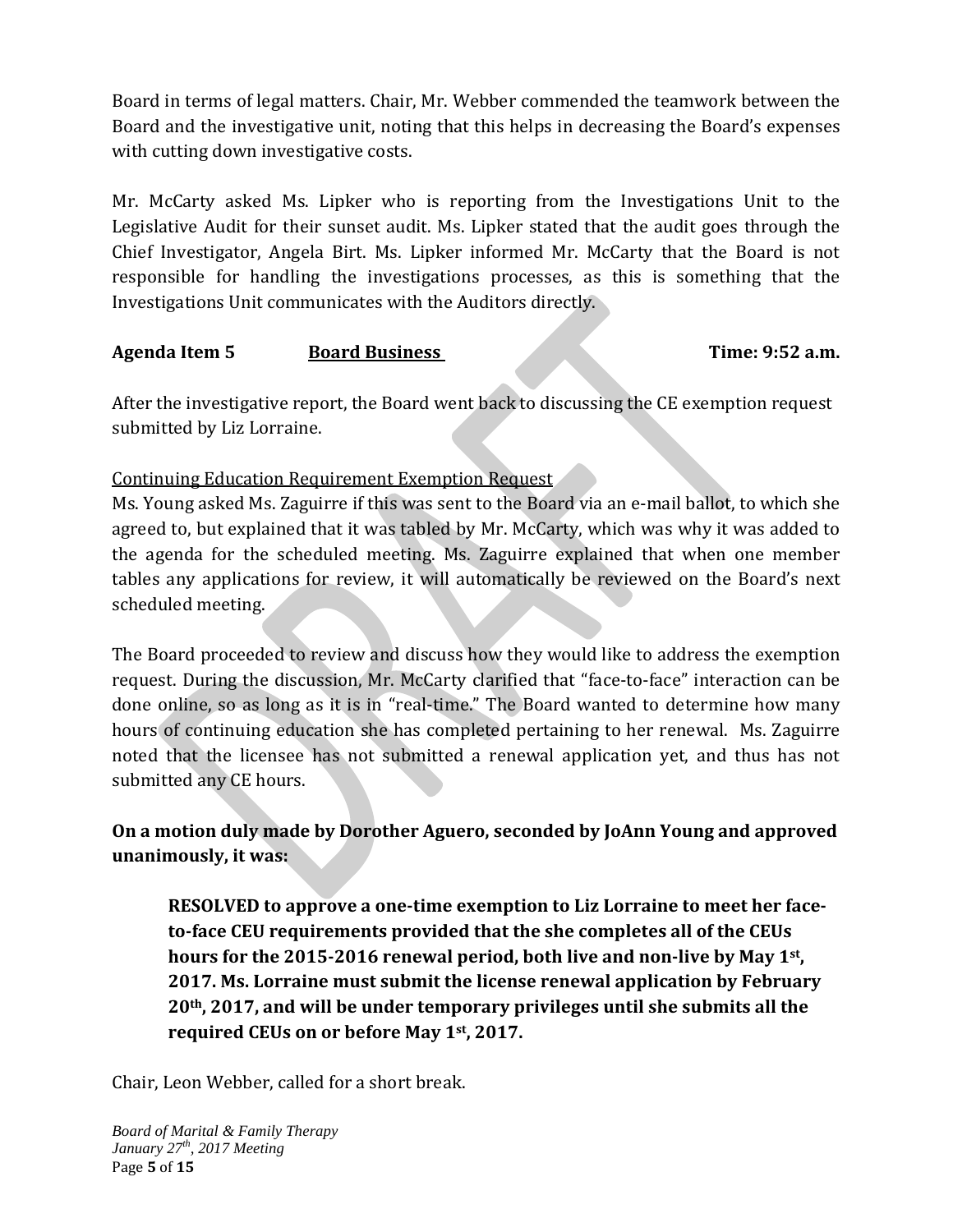*Off the record at 10:27 a.m. Back on the record at 10:39 a.m.*

### Agenda Item 5 Board Business **Board Business** Time: 10:39 a.m.

*Laura Carrillo, Records and Licensing Supervisor, entered the room at 10:25 a.m. Charles Ward, Marine Pilot Coordinator (previous Paralegal II), entered the room at 10:35 a.m.*

*Charles Ward, Marine Pilot Coordinator (previous Paralegal II), left the room at 10:57 a.m.*

After the break, Ms. Carrillo invited Mr. Ward, the previous Paralegal II of the Division, to the meeting for his advice regarding the continuing education request that the Board had tackled earlier. Mr. Ward suggested that the Board go into executive session to speak about the matter.

**On a motion duly made by Kennith McCarty, seconded by Dorothea Aguero, and approved unanimously, it was:** 

**RESOLVED to enter into executive session in accordance with AS 44.62.310(c), and Alaska Constitutional Right to Privacy Provisions, for the purpose of discussing Subjects that tend to prejudice the reputation and character of any person, provided the person may request a public discussion and Matters which by law, municipal charter, or ordinance are required to be confidential and for the purpose of discussing confidential disciplinary matters for the purpose of discussing investigations and reports.** 

**Staff, Ms. Carrillo, Mr. Ward, and Ms. Zaguirre would be present for discussion.**

*Off the record at 10:42 a.m. Back on the record at 10:59 a.m.*

For the record, Mr. Webber stated that no motions were made during executive session. Mr. Webber opened the floor to entertain any motions pertaining to the continuing education exemption request submitted by licensee, Liz Lorraine.

**On a motion duly made by Dorothea Aguero, seconded by JoAnn Young, and approved by a roll call vote, it was:** 

**RESOLVED to amend the motion as follows: to approve a one-time exemption request to Liz Lorraine, to meet her face-to-face continuing education requirements provided that she enters a consent agreement to complete all**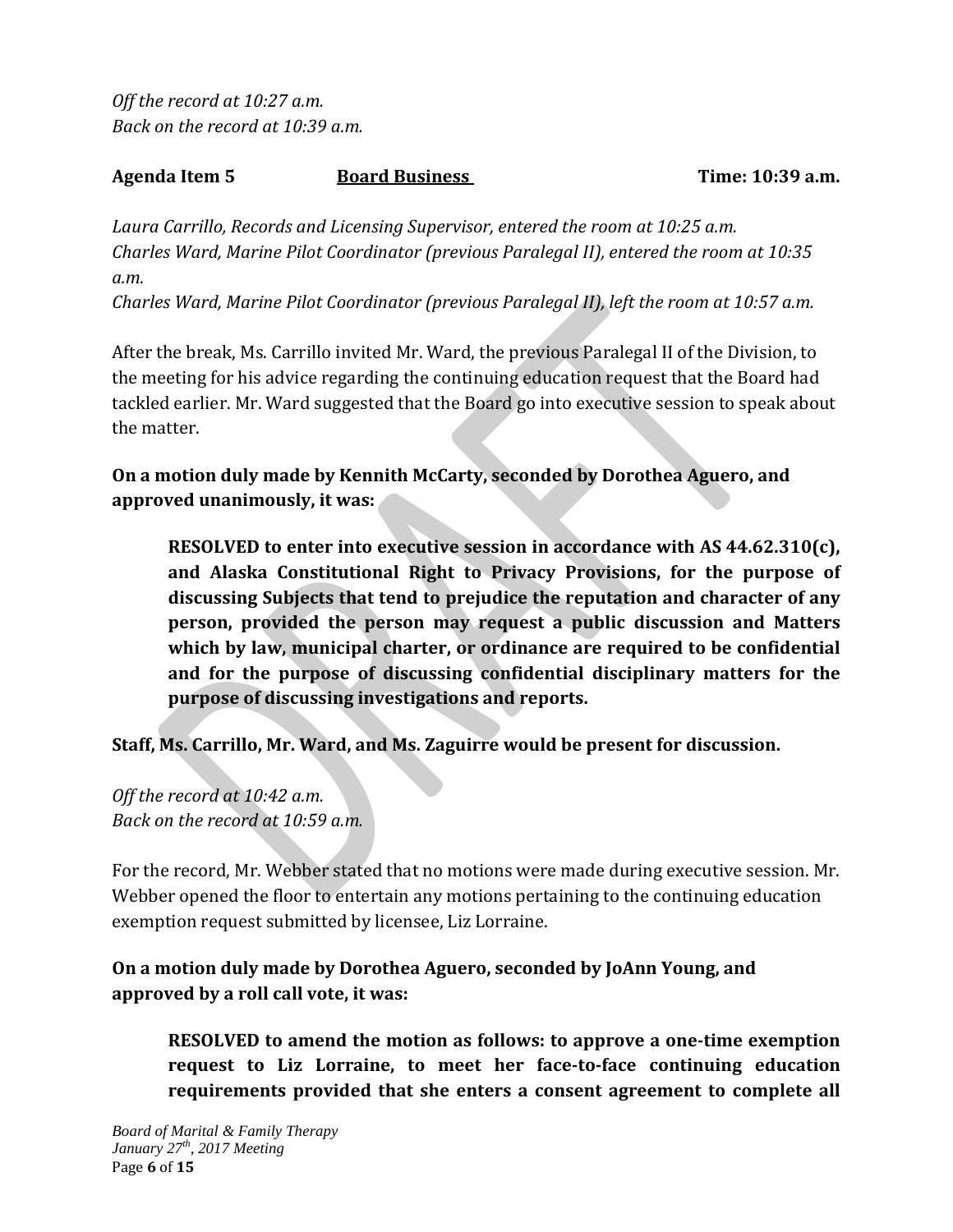**the CEUs for the 2015-2016 licensing period, both live and non-live, by May 1st, 2017, and submit the license renewal application by February 20th, 2017. If the terms of the consent agreement are not met, then her license will be suspended without further action by the Board.** 

### **Roll Call Vote:**

| <b>Board Member</b>    | <b>Approve</b> | <b>Deny</b> | <b>Abstain</b> | <b>Absent</b> |
|------------------------|----------------|-------------|----------------|---------------|
| <b>Leon Webber</b>     |                |             |                |               |
| Dorothea Aguero        |                |             |                |               |
| <b>Linda King</b>      |                |             |                |               |
| <b>Kennith McCarty</b> | л              |             |                |               |
| <b>JoAnn Young</b>     | X              |             |                |               |

### Report of Contact

With no further discussions regarding the CE exemption request, the Board proceeded to the next item under Board Business: Report of Contact.

Since Mr. McCarty and Ms. Young went to meet with the legislators regarding the statutory changes that the Board re-approved during their previous meeting, they have submitted Report of Contact forms to Ms. Zaguirre, as per the Board's protocol. A summary of the meeting with the legislators will be provided during Agenda Item number 11, at 1:45 p.m.

# Review Goals and Objectives

The Board then reviewed the updated Goals and Objectives after their November 18th, 2016 meeting, where they have decided to specify under Goal #2 the statutory and regulatory changes that they have wanted to pursue.

### **Goal 2. The Board of Marital and Family Therapy will continue to review statutes and regulations to be consistent with the practice of marital and family therapy.**

*Objective 1:* Continue to research and recommend changed to Regulation as needed

*Objective 2:* Amend Alaska Statute (AS) 08.63.100(a)(3)(C):

- (i) Practiced marital and family therapy, including 1,500 *supervised clinical contact hours of contact with* couples, individuals, and families; and
- (ii) Been *supervised concurrently during* contact for at least 200 hours, including 100 hours of individual supervision and 100 hours of group supervision approved by the board; and
- (iii) *Group supervision conducted by the Alaska licensed supervisor of Marital and Family Therapists, Social Workers, Professional Counselors, Psychologists, Psychiatric A.N.P.s, or Psychiatrists.*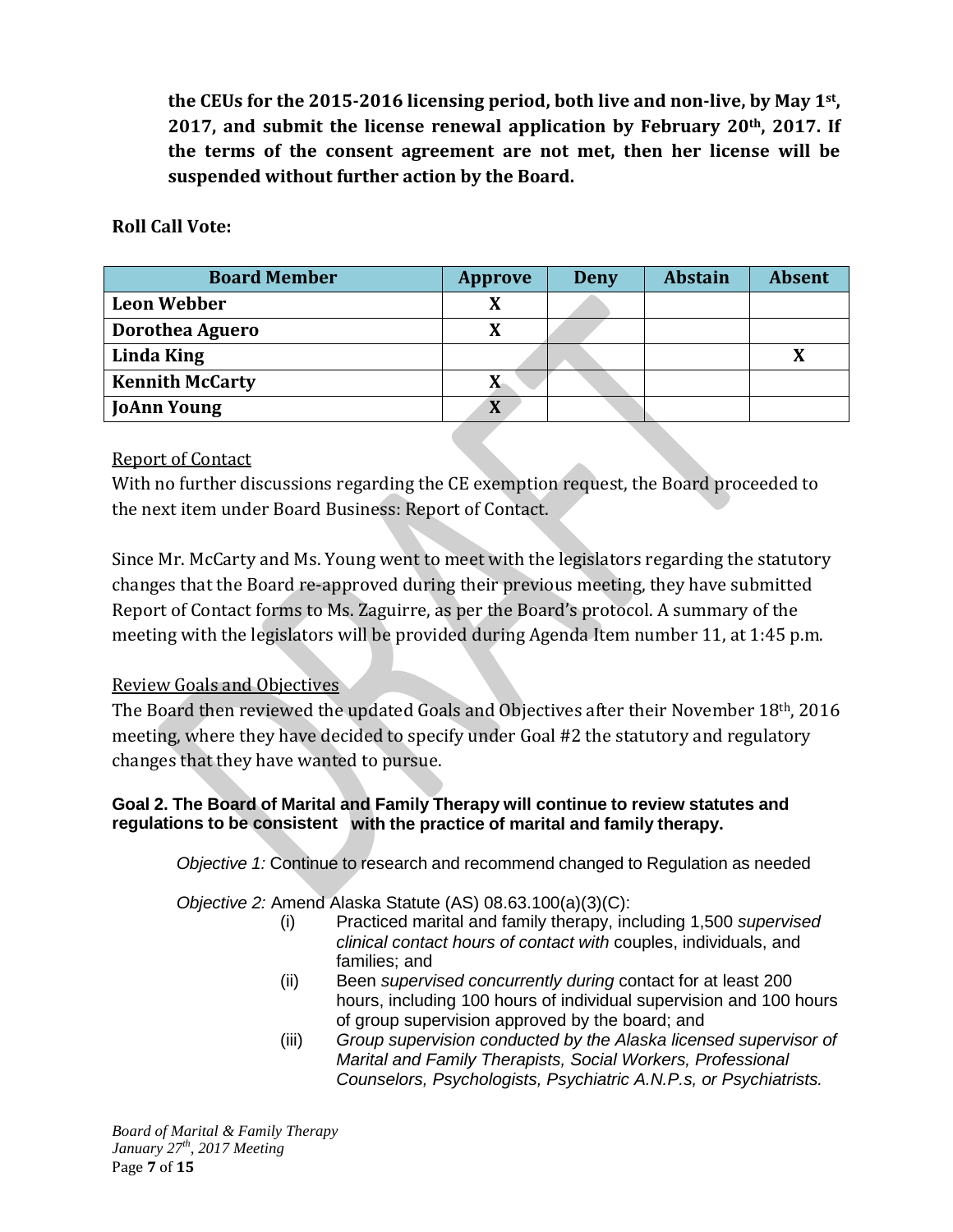*Objective 3:* Require all LMFT's to carry liability insurance with a provision for Regulatory Investigation Fees of at least \$30,000

*Objective 4:* Pursue the inclusion of Marital and Family Therapists to Title 47 under AS 47.07.030

#### Agenda Item 7 **Old Business Time: 11:04 a.m.**

Since there were no discussions pertaining to the Board's Goals and Objectives under Board Business, the Board moved to discussing Old Business.

### Code of Ethics

Ms. Zaguirre asked the Board if they would like to update their Code of Ethics as under 12 AAC 19.900, the Board is still using the 2001 version, even after the AAMFT has posted a 2015 revised edition on their website. Mr. Webber suggested that the Board table this to the next meeting, especially since there would be two new clinical members who would be able to provide suggestions. Mr. McCarty agreed to the suggestion of Mr. Webber, and also added that there are some States that are not in favor of the new Code of Ethics, which would mean there is a need for further discussions regarding the topic.

# **On a motion duly made by Kennith McCarty, seconded by Dorothea Aguero and approved unanimously, it was:**

# **RESOLVED to table to the next meeting the discussion on updating the Code of Ethics under 12 AAC 19.900.**

# Regulations Project Update

The Board then reviewed the regulations draft that Mr. Webber and Ms. Aguero forwarded to Ms. Zaguirre. Ms. Aguero suggested to disregard the draft that she provided, as she had not seen the comments from the Department of Law that is included in the Board Packet.

### **Agenda Item 8 Draft Regulations Time: 11:09 a.m.**

### Teletherapy (SB74)

Chair, Mr. Webber suggested that the Board should table drafting the teletherapy regulations to give more time to read through the AMFTRB guidelines that the Board had previously approved. Ms. Carrillo recommended that the Board should not delay the drafting of their teletherapy regulations any further as the Board has been behind for about a year in doing so. Ms. Carrillo added that the Board should take advantage of their in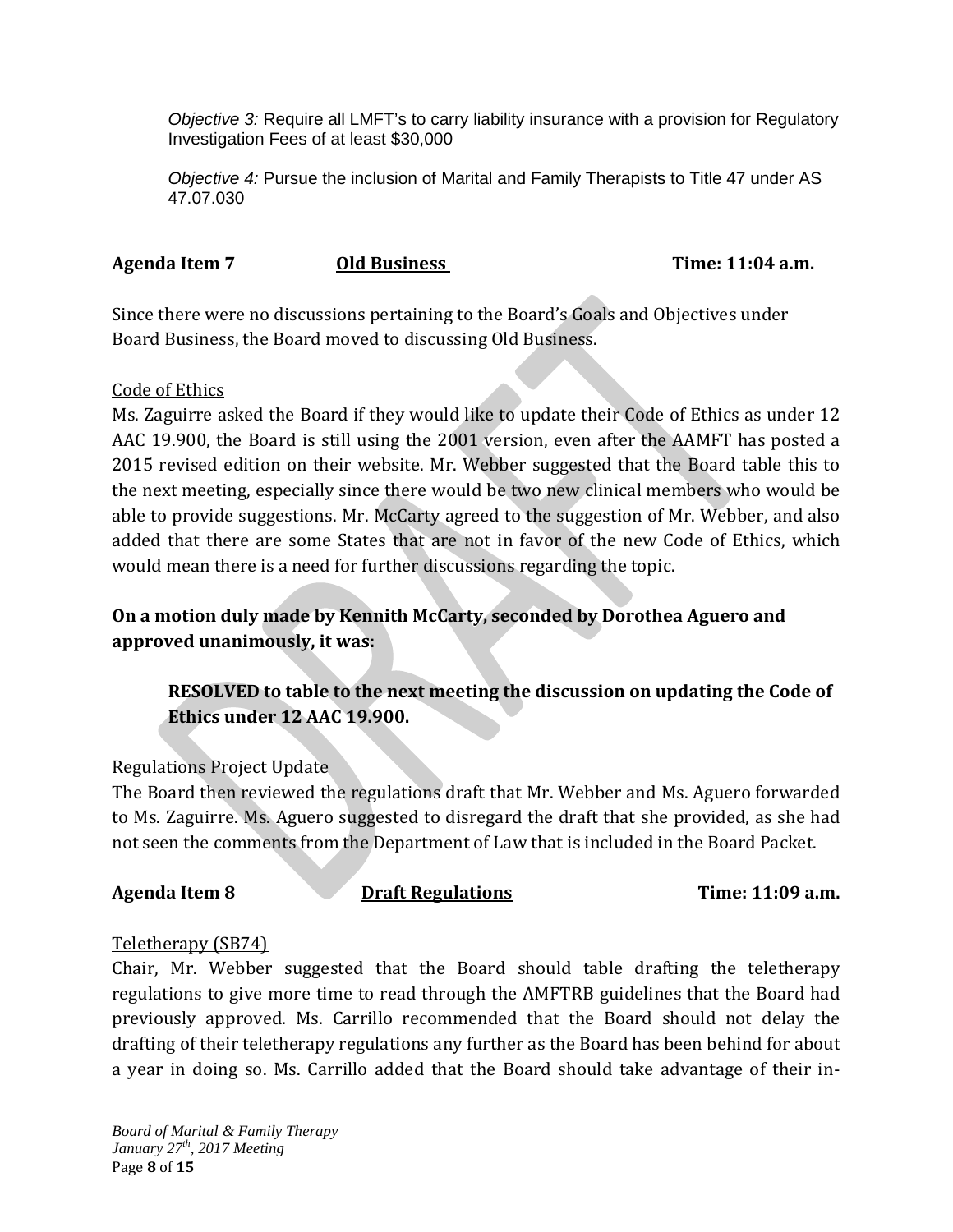person meeting getting approved to draft their regulations, especially with most of the members being physically present in the meeting.

Mr. McCarty asked a few questions regarding the AMFTRB Guidelines, as to whether or not it is still a draft and if they were approved by legislators. Mr. Webber answered that the current guidelines is the final document that were provided by the AMFTRB, as approved by thirty-three States. Ms. Carrillo stated that during one of their past meetings, the Board approved that they use the draft AMFTRB guidelines to be incorporated in the teletherapy regulations that they would need to draft, not to use it as it is. Ms. Carrillo added that it does not matter what the other Boards are doing with the guidelines, what matters is that the Board drafts their teletherapy regulations with that resource as that is what was recommended from their previous sunset audit. The Board continued to discuss the importance of teletherapy to Alaska, and how they can go about starting to draft the regulations.

# **On a motion duly made by Kennith McCarty, seconded by JoAnn Young and approved unanimously, it was:**

# **RESOLVED to table drafting the teletherapy regulations after lunch.**

### Continuing Education

With the Board agreeing to draft the teletherapy regulations after lunch, they continued the discussion of amending their regulations for Continuing Education.

Ms. Carrillo stated that there are two things that the Board needs to address regarding continuing education. First, Ms. Carrillo stated that the Board needs to make the process in applying for continuing education approval clearer and less broad. The other issue is regarding resubmitting to the Department of Law the regulation proposal to include the information of costs for other State Departments. Mr. McCarty explained that the submitted proposal was returned to the Board as there was no language indicating the costs. Ms. Carrillo stated that there is a form that the Board can fillout for this, and submit to the Division's Regulations Specialist, Jun Maiquis. The Board continued to discuss working with the draft that the Department of Law has returned to the Board.

The Board also reviewed the draft checklist that Ms. Carrillo has provided to the Board during their previous meeting, showing how broad the continuing education requirements are their regulations. Mr. McCarty stated that under 12 AAC 19.320, it states that the Board can accept CE applications. Ms. Carrillo stated that those under 12 AAC 19.320 are the activities that the Board can accept, but the Board needs to specify the method for getting the CE applications to the Board, as the Board cannot simply ask for anything not included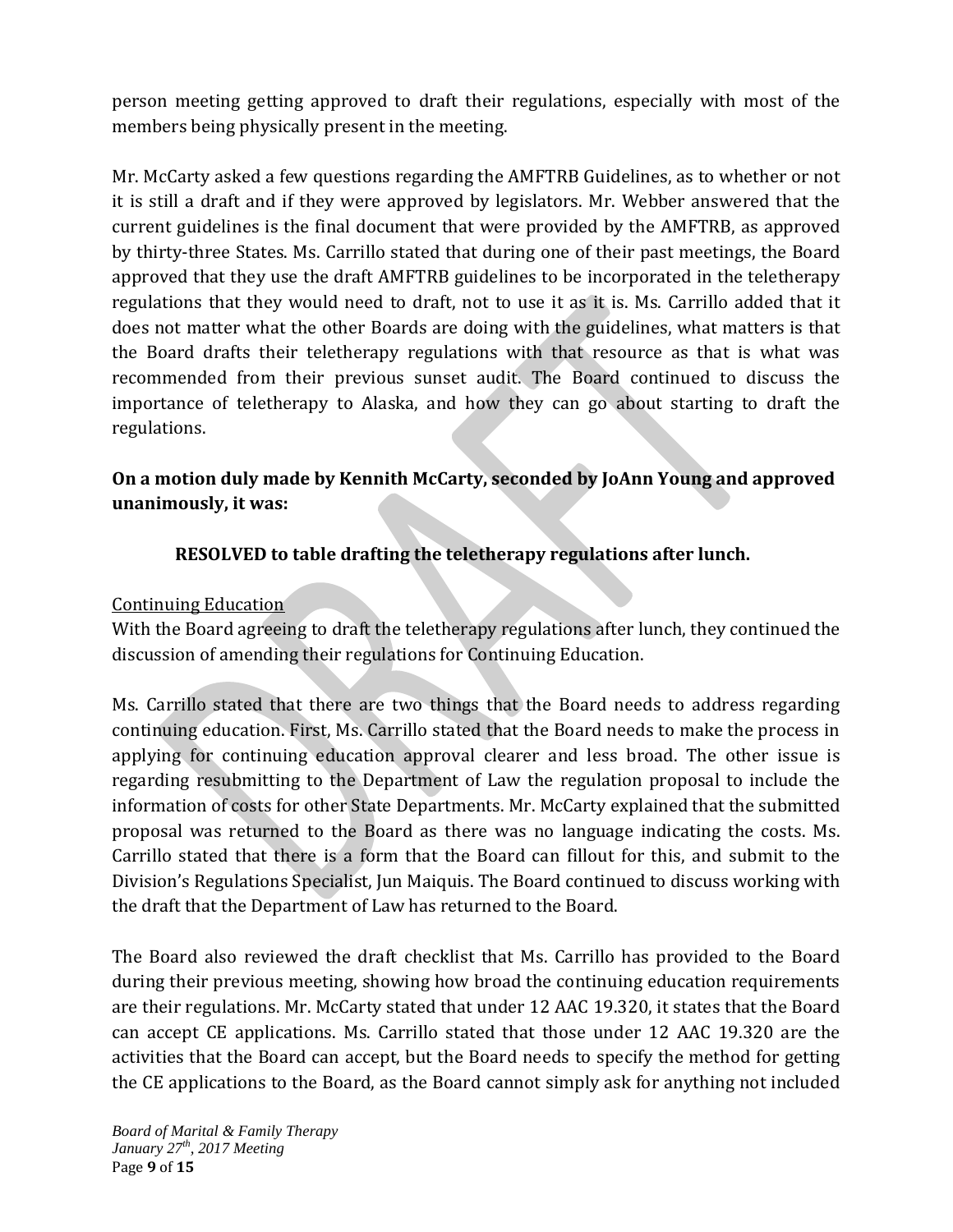in their regulations. Ms. Carrillo suggested that the Board can add a new section that will provide the requirements for CE approval. The Board then started to amend the draft regulations for CE applications that they initially submitted to the Department of Law.

Due to time constraints, the Board has agreed to continue their discussion regarding CE application regulations after lunch.

### Agenda Item 11 **Legislative Business Update** Time: 11:52 a.m.

After agreeing to table the discussion for the regulations regarding CE applications, Mr. Webber asked Mr. McCarty and Ms. Young to provide their update from meeting with the legislators the day before the meeting.

Mr. McCarty stated that he and Ms. Young met with a couple of legislators regarding the statutes that the Board was seeking approval for. Mr. McCarty stated that Senator Wilson was particularly concerned about the marital and family therapists not being included under Title 47, specifically AS 47.07.030. Mr. McCarty also reported that there were many questions and discussions regarding SB74. Mr. McCarty stated that the Board just needs to keep pushing their stand even after the legislative session. Overall, Ms. Young and Mr. McCarty affirmed the Board that their meeting with the legislators went well.

# Agenda Item 10 Lunch Lunch Time: 12:00 p.m. Off record at 12:01 p.m. On record at 1:15 p.m. Agenda Item 8 **Draft Regulations Time: 1:15 p.m.**

Chair, Mr. Webber suggested returning to the discussion of clarifying the requirements for continuing education approvals. Ms. Carrillo provided a copy to the Board of the previous regulations draft that the Board submitted to the Department of Law which was disapproved and returned back to the Board. The Board had discussed the comments from the Department of Law and determined the changes that they needed to make, specifically in indicating who can apply for CE approval, as in one of the sections, it was first stated as an "applicant," then changed to "sponsor." The Board would need to specify who can submit an application, as well as the fees for State Departments. Ms. Aguero suggested that the Board should use "applicant," throughout the proposal, and also specify who can apply for continuing education approval. Ms. Zaguirre asked the Board if they are open to a licensee applying for a CE approval, to which Mr. McCarty disagreed. Mr. McCarty explained that only the provider can submit an application, as it is the provider's responsibility to

*Board of Marital & Family Therapy January 27th, 2017 Meeting* Page **10** of **15**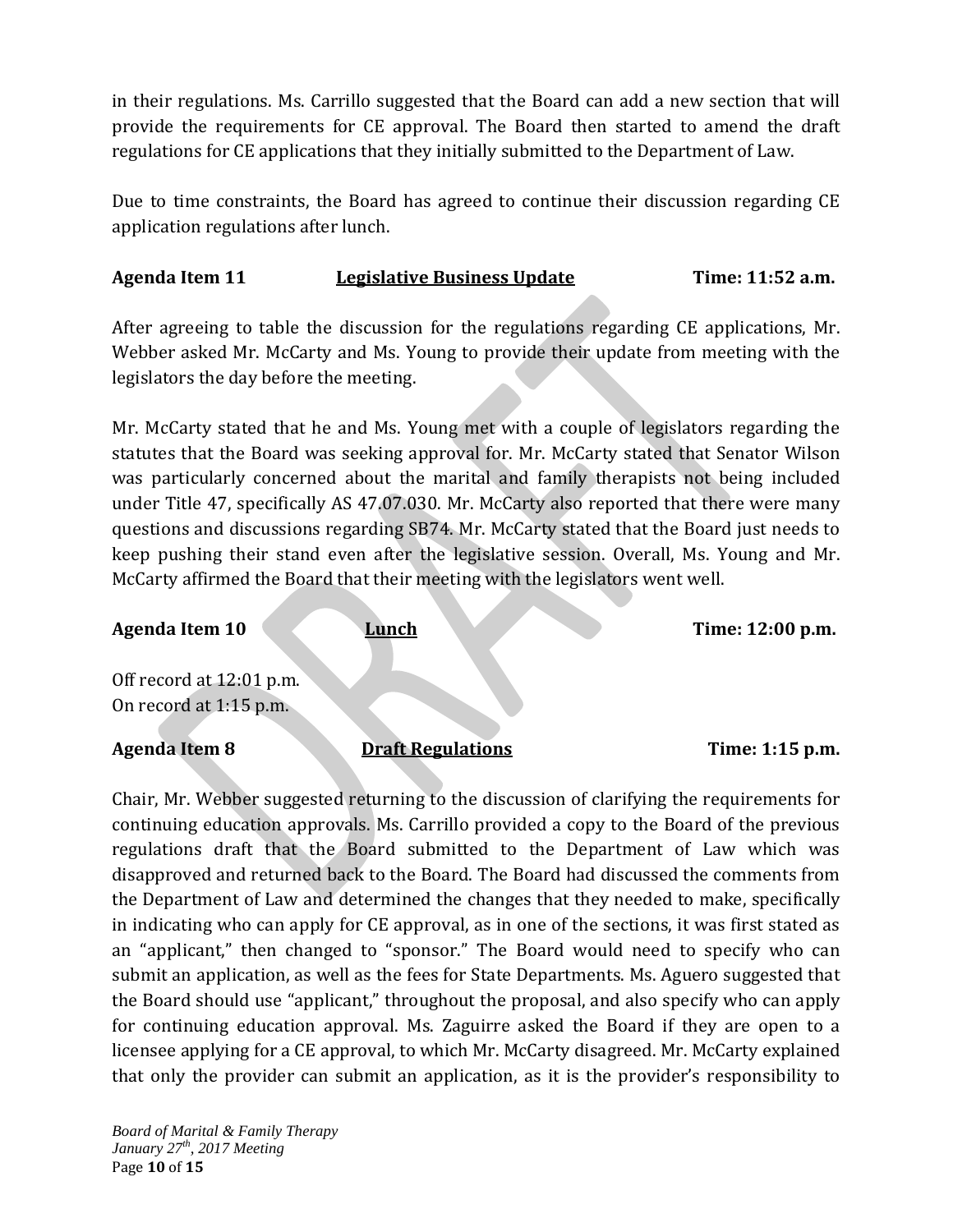make sure that the courses being offered can be applied for continuing education in the marital and family therapy industry.

## Agenda Item 10 **Budget Report/Division Updates** Time: 1:30 p.m.

*Janey Hovenden, Division Director, entered the room at 1:30 p.m. Janey Hovenden, Division Director, left the room at 2:08 p.m. Martha Hewlett, Administrative Officer II, entered the room at 1:30 p.m. Martha Hewlett, Administrative Officer II, left the room at 2:08 p.m.*

Chair, Mr. Webber halted the discussion on the continuing education regulations and asked Director Hovenden and Ms. Hewlett to present their updates. Ms. Hewlett provided the budget reports for the fourth quarter of FY 2016 and first quarter of FY 2017 respectively.

Since the Board recently had their renewals, they were hoping to be able to generate enough income for the next two years. The Board discussed possible options for generating more income and means to decrease Board expenses with Director Hovenden and Ms. Hewlett. Mr. McCarty suggested that the Board is trying to impose fees on continuing education applications, but this would also incur expenses as it needs to go through the regulation process. Mr. McCarty also discussed briefly about the Board mandating liability insurance with stipulations for regulatory investigation fees.

Director Hovenden also asked the Board if they can benefit from the telemedicine bill, as this can incur more licensing revenue. Mr. McCarty stated that this bill will help the Board of Medicine but not the Board of Marital and Family Therapy Board. This is due to the licensed marital and family therapists not being included in Title 47, specifically in AS 47.07.030, Mr. McCarty added.

### Agenda Item 8 **Draft Regulations Time: 2:10 p.m.**

After the Division Update and Budget Report, the Board continued to draft the continuing education application approval regulations. The Board returned to clarifying who can apply for continuing education approval. Ms. Carrillo suggested that the Board needs to clarify what a "professional organization" is as written under 12 AAC 19.320(b)(3). Ms. Carrillo also added that in the past, the Board has approved continuing education applications that were submitted by licensees, which would mean that denying any CE applications submitted by licensees in the future would be inconsistent to the Board's approval practices.

Mr. McCarty and Mr. Webber suggested that if the Board decides to require an application and fees, they should make an exception for the courses offered by the American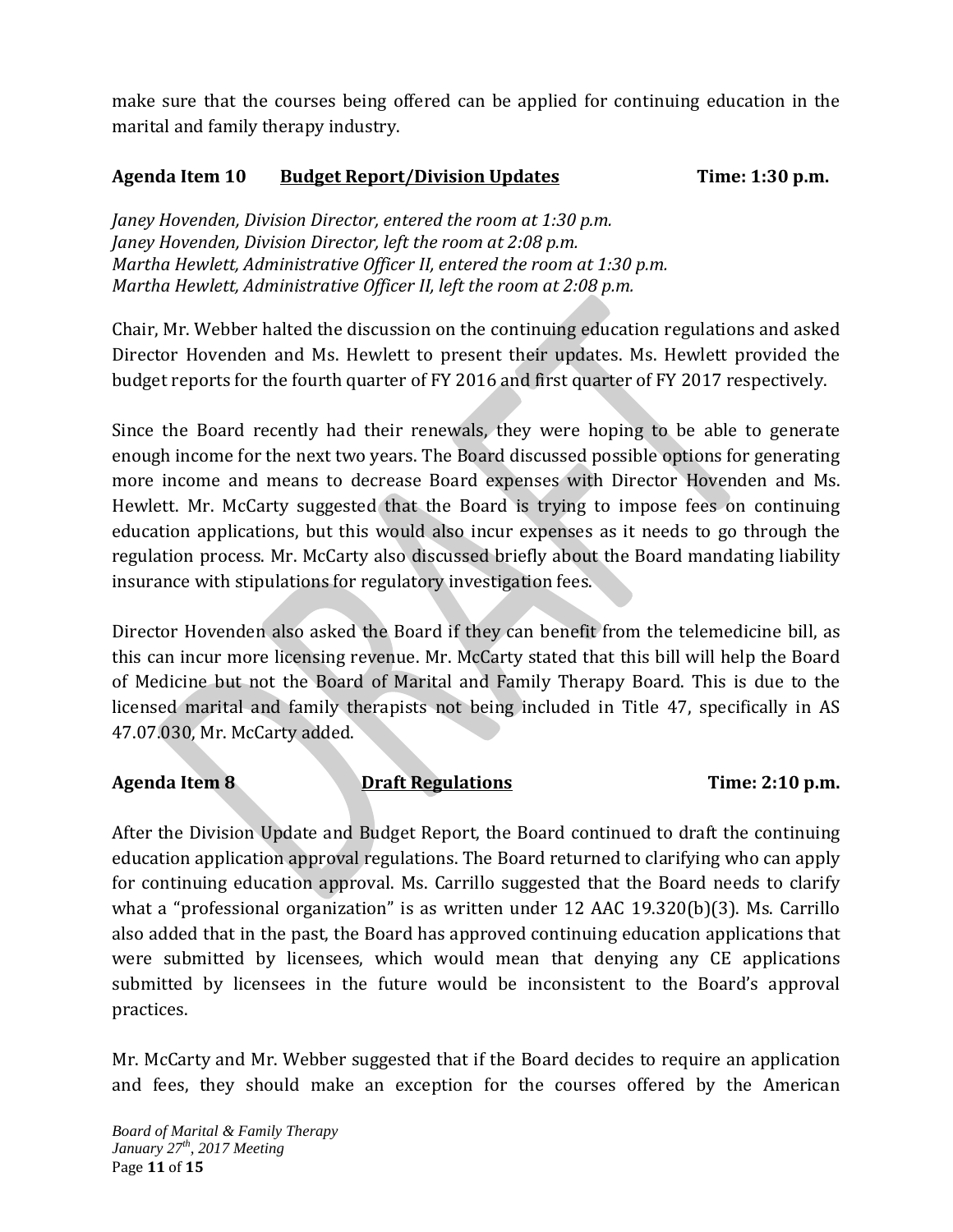Association for Marital and Family Therapy and Alaska Association for Marital and Family Therapy, to honor the organizations. Ms. Carrillo stated that the Board would need to specify that in the regulations, but noted that by doing so, the Board might receive requests from other professional organizations for an exception for submitting the application and fees as well. Ms. Carrillo added that if they choose to include exemption language, the Board should specify in the regulations that they will be drafting to officially honor these associations, and indicate that other agencies would need to submit an application. Ms. Aguero and Ms. Carrillo also suggested either removing or amending 12 AAC 19.320(4)-(6) to refrain having such broad language in the Board's continuing education regulations.

The Board decided to use the original regulations proposal that was submitted to the Department of Law, and apply the changes and additions that the Board had worked on during the meeting.

Due to time constraints, Chair, Mr. Webber asked the Board if they can meet via teleconference to finalize the continuing education regulations draft before March 1<sup>st</sup>, which is when two members will be terming out.

#### Agenda Item 13 Administrative Business Time: 2:30 p.m.

*Heather Noe, Accounting Technician I, entered the room at 2:30 p.m. Heather Noe, Accounting Technician I, left the room at 2:45 p.m.*

### Travel

Heather Noe, the travel desk personnel for the Division discussed the correct travel procedures with the Board. Ms. Noe explained the frequently asked questions relating to Board travel, as well as instructions for who to call in case they encounter any problems while traveling on for making changes on State travel.

### Next Meeting Dates

The Board moved forward to setting their next meeting date.

**On a motion duly made by JoAnn Young, seconded by Dorothea Aguero and approved unanimously, it was:**

**RESOLVED to meet via teleconference on February 24th, 2017, from 9:00 a.m. to 1:00 p.m. to finalize the teletherapy and continuing education regulations drafts.**

### **TASK:**

*Board of Marital & Family Therapy January 27th, 2017 Meeting* Page **12** of **15**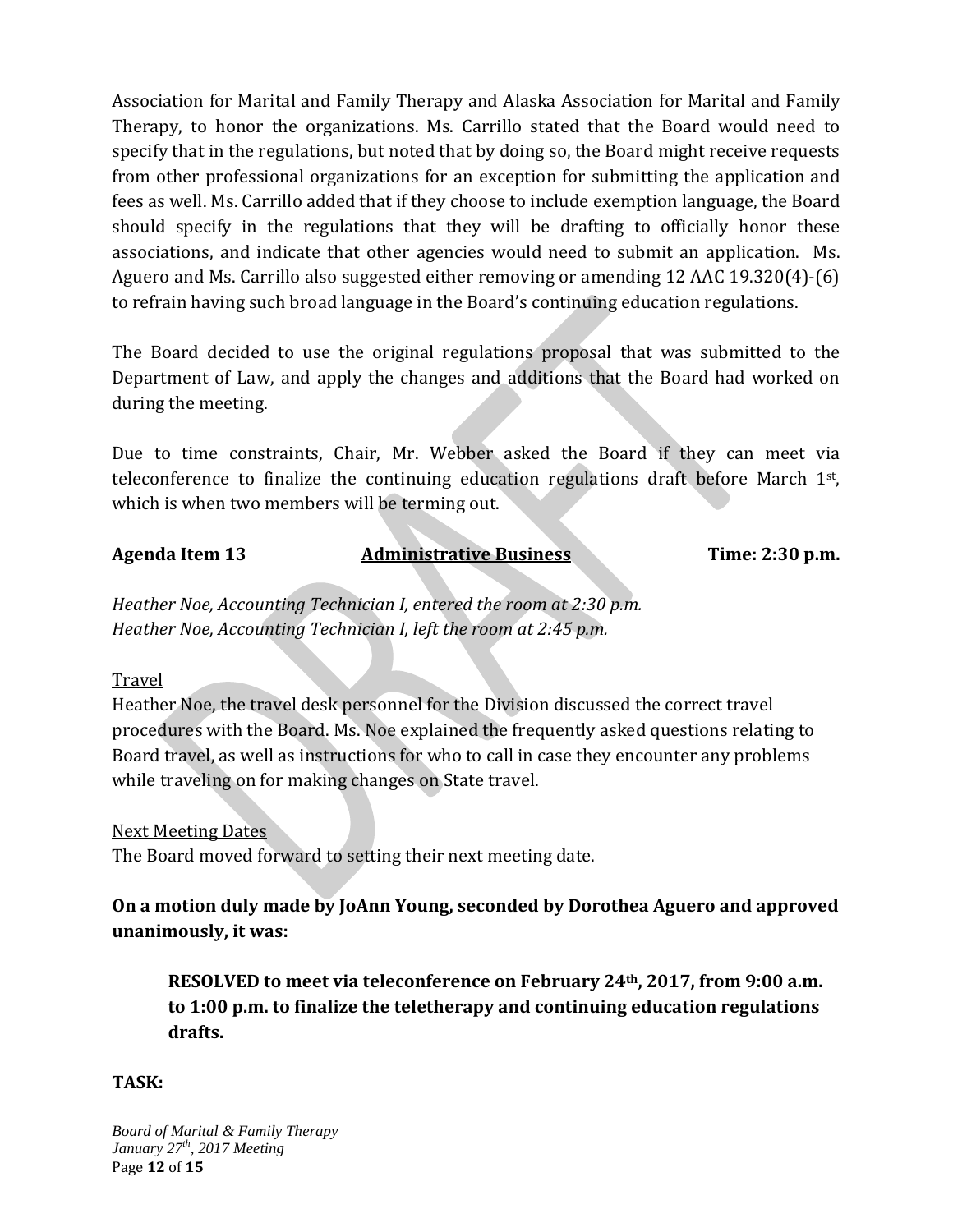**Mr. Webber and Ms. Aguero will meet to provide an outline before the February 24th teleconference to draft teletherapy regulations.**

**TASK:**

**Mr. McCarty will work with Ms. Carrillo for the continuing education regulations projects.**

| <b>Agenda Item 11</b>                                                                                                                                                                                                                                                                                                                     | <b>Public Comment</b>          | Time: 2:55 p.m. |  |  |  |  |
|-------------------------------------------------------------------------------------------------------------------------------------------------------------------------------------------------------------------------------------------------------------------------------------------------------------------------------------------|--------------------------------|-----------------|--|--|--|--|
| There was no one from the public present to comment.                                                                                                                                                                                                                                                                                      |                                |                 |  |  |  |  |
| <b>Agenda Item 12</b>                                                                                                                                                                                                                                                                                                                     | <b>Correspondence</b>          | Time: 2:57 p.m. |  |  |  |  |
| There was no correspondence for the Board to discuss.                                                                                                                                                                                                                                                                                     |                                |                 |  |  |  |  |
| <b>Agenda Item 14</b>                                                                                                                                                                                                                                                                                                                     | <b>New Business</b>            | Time: 2:59 p.m. |  |  |  |  |
| With no correspondences to discuss, Chair, Mr. Webber then moved to the review of<br>procedures for renewal audit. Since the Board recently had their license renewals, the<br>Board will be doing an administrative audit to verify if the licensees selected for a random<br>audit complied with the continuing education requirements. |                                |                 |  |  |  |  |
| Ms. Carrillo explained the process to the Board, and was given templates of the letters that<br>the licensees who will be randomly selected for an audit will be receiving.                                                                                                                                                               |                                |                 |  |  |  |  |
| <b>Agenda Item 13</b>                                                                                                                                                                                                                                                                                                                     | <b>Administrative Business</b> | Time: 3:10 p.m. |  |  |  |  |
| <b>Task List</b><br>The Board then reviewed the pending task lists from the November 18th, 2017.<br>m 8 atz                                                                                                                                                                                                                               |                                |                 |  |  |  |  |

# **TASK:**

**The examiner will inform Ms. King of the teleconference meeting on February 24th, 2017.**

Next Meeting Dates The Board moved to set their next teleconference with the new Board members joining.

# **On a motion duly made by Dorothea Aguero, seconded by JoAnn Young and approved unanimously, it was:**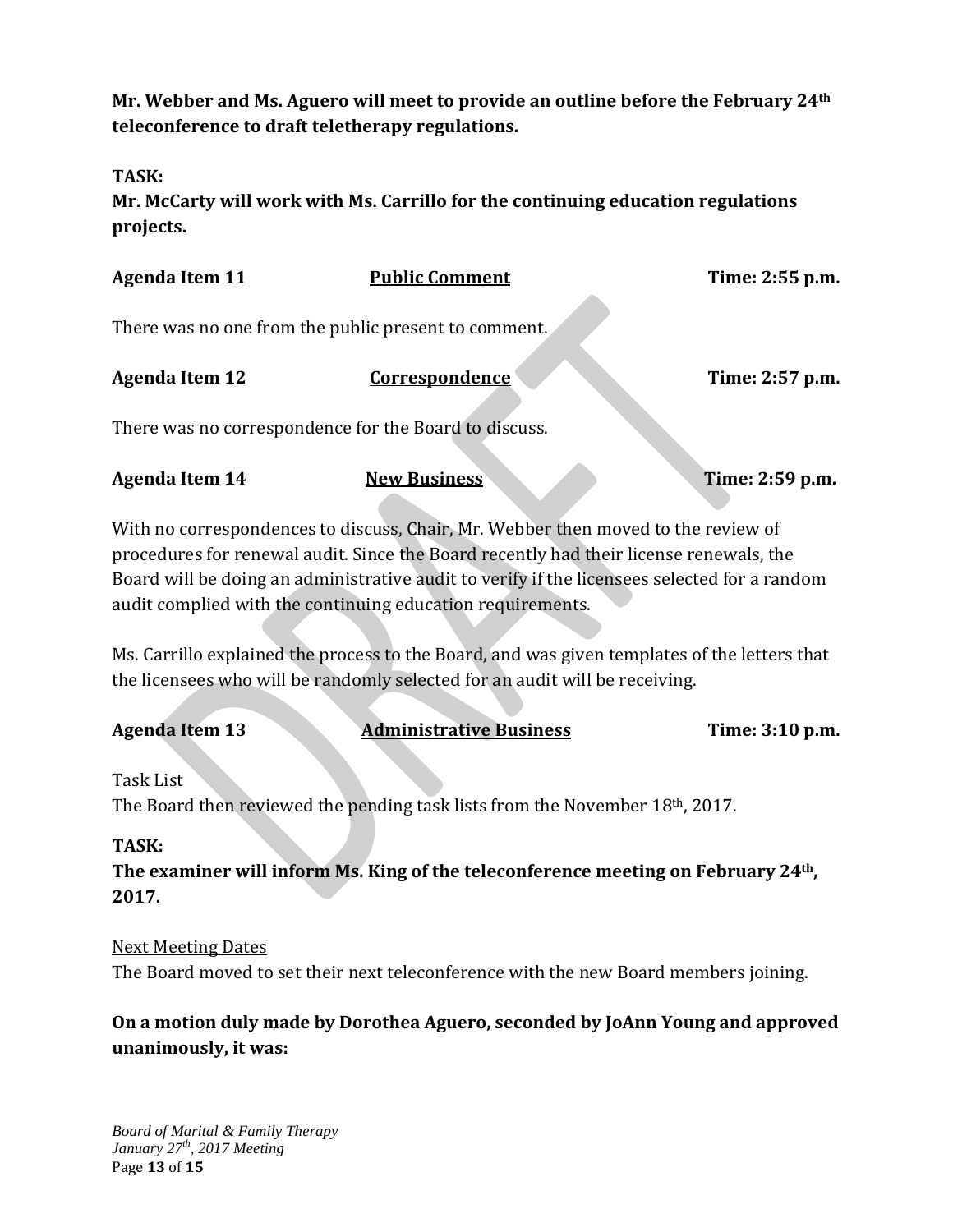#### **RESOLVED to set the next teleconference on June 7th, 2017, to start at 9:00**

**a.m.**

#### Board Members

Mr. Webber commended the two Board members, Mr. McCarty and Ms. King, whose terms will expire effective March  $1<sup>st</sup>$ , 2017. Mr. Webber asked Ms. Zaguirre and Ms. Carrillo to inform Ms. King of the Board's appreciation for her service as she was not present at the meeting. Mr. Webber stated that the two new Board members have been appointed already, and will be joining the Board at their meeting in June.

The Board decided to continue with their meeting to draft the teletherapy regulations, as this was the primary reason for their meeting approval. Ms. Carrillo reminded the Board that they would need to draft their teletherapy regulations immediately, as this was one of the recommendations during their previous sunset audit.

*Board Chair, Mr. Webber, called for a break at 3:26 p.m.*

*Off the record on 3:26 p.m. Back on the record on 3:45 p.m.*

Agenda Item **Draft Regulations** Time: 3:45 p.m.

*Kennith McCarty, LMFT, left the room at 3:15 p.m. Kennith McCarty, LMFT, returned to the meeting at 4:58 p.m.*

As the Board decided before taking a lunch break, the Board proceeded to draft regulations for teletherapy. The Board used the Guidelines from the Association of Marital and Family Therapy Regulatory Board (AMFTRB) that was previously approved to be used for the Board's teletherapy regulations. Mr. Webber recalled that the AMFTRB provided the guidelines to all State Boards for the purpose of drafting regulations for the practice of Marital and Family Teletherapy specifically in their respective States.

Using the AMFTRB Guidelines, the Board was able to create a draft that they will be finalizing during their February 24th, 2017 teleconference.

### **Agenda Item 14 Adjourn Time: 5:40 p.m.**

**On a motion duly made by Kennith McCarty, seconded by JoAnn Young and approved unanimously, it was:**